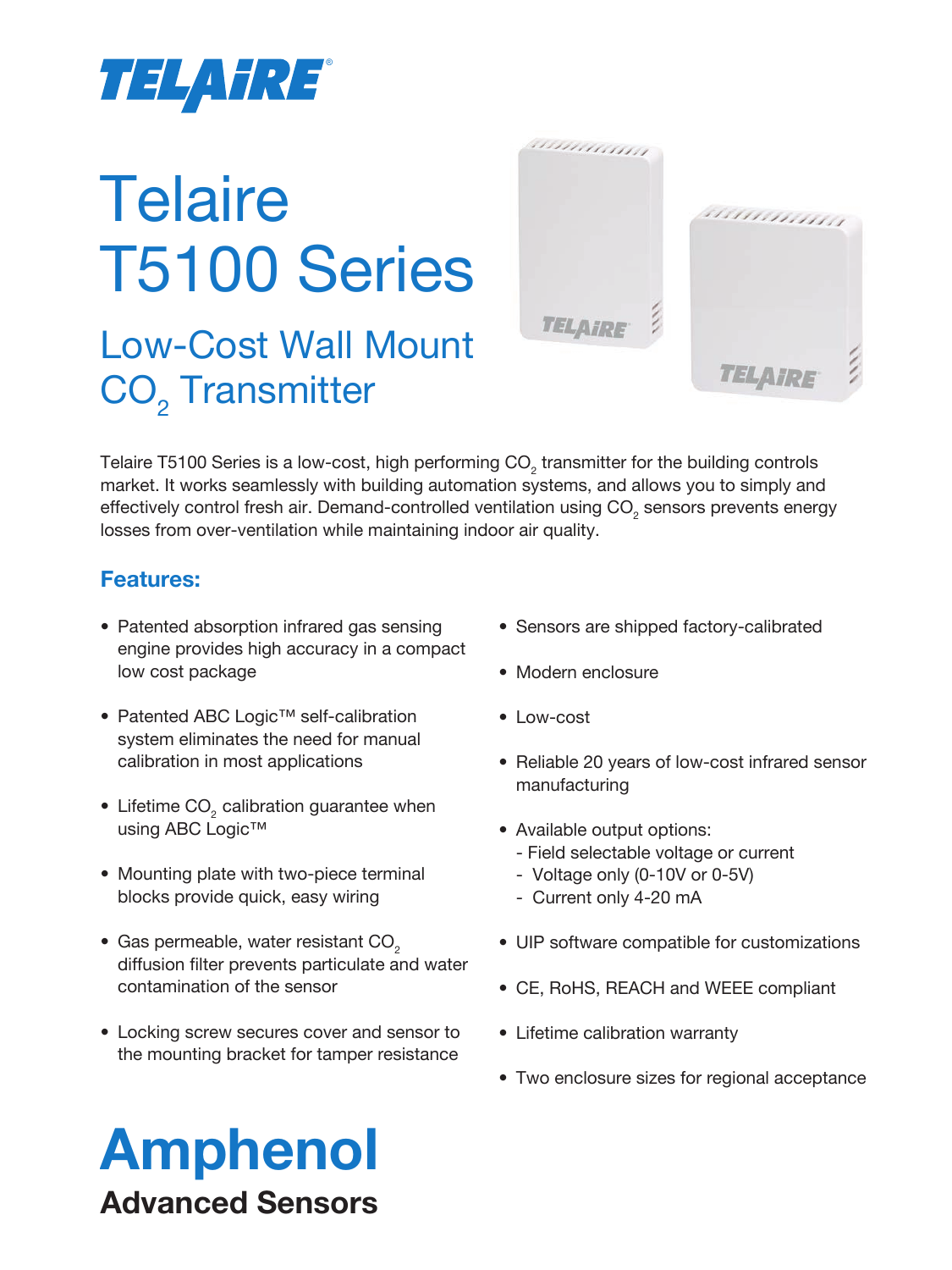### Controlled Ventilation

Ventilation is an important part of maintaining a comfortable, healthy, productive environment for people. Improper ventilation can have a negative impact on occupant health and performance, increase the risk from litigation, and/or waste energy. Demand-controlled ventilation using CO $_{\tiny 2}$  sensors prevents energy losses from over-ventilation while maintaining indoor air quality. The most energy savings potential is in buildings where occupancy fluctuates during a 24-hour period.

Numerous organizations now require and/or recommend  $\mathrm{CO}_2$ -based ventilation control in different commercial HVAC applications. Some utility companies also offer rebates to building owners for installing CO $_{_2}$  sensors.

Wall mount sensors are used to control a specific area such as a conference room, classroom, meeting hall, etc. The Telaire 5100 Ventostat series are easy to install and have a clean, modern look that suits most indoor environments.

## T5100 Series Wall Mount Specifications

#### **Sensing Method**

- Non-dispersive infrared (NDIR) absorption
- Gold-plated optics
- Patented ABC Logic self calibration algorithm

#### **CO2 Measurement Range**

0 to 2000 ppm (0 ppm = 0 V, 4 mA)

#### CO<sub>2</sub> Accuracy ±30 ppm or 3% of the reading shown,whichever is higher\*

#### **Power Supply Requirements**

18-30 VAC RMS, 50/60 Hz, or 18 to 42 VDC, polarity protected

\*AHRAE — regulation 62 states maximum indoor CO2 level of 1000 ppm

#### **Power Consumption**

Typical 0.7 W at nominal voltage of 24V AC RMS

#### **Temperature Dependence**

0.2% FS per °C (±0.11% per °F)

#### **Stability**

<2% of FS over life of sensor (15 years)

#### **Pressure Dependence**

0.135% of reading per mm Hg

*\*C02 accuracy statement excludes standard gas used for calibration that has an accuracy of 2%. In addition, there is a potential digital to analog error of up to 2%.*

#### **Warranty**

24 months on mechanical defects Calibration - lifetime warranty (ABC Logic on.)

#### **Certifications**

CE EMC, RoHS, REACH and WEEE compliant

#### **Signal Update**

Every 5 seconds

#### **CO<sub>2</sub> Warm-up Time**

- < 2 minutes (operational)
- 10 minutes (maximum accuracy)

#### **Operating Conditions**

- 32°F to 122°F (0°C to 50°C)
- 0 to 95% RH, non-condensing

#### **Storage Conditions**

-40°F to 158°F (-40°C to 70°C)

#### **Flammability Classification**

UL94 5VA

#### **Output**

- Field selectable voltage or current
- Voltage only (0-10 or 0-5V)
- Current only (4-20 mA)

#### $\mathsf{Analog}\ (\mathsf{CO}_2\text{)}$

- 0 to 5 V, or 0 to 10 V jumper selectable (100  $\Omega$  output impedance)
- Or 4 to 20 mA (RL maximum 500  $\Omega$ )
- Voltage and current outputs are not available simultaneously
- Digital to analog error ±1%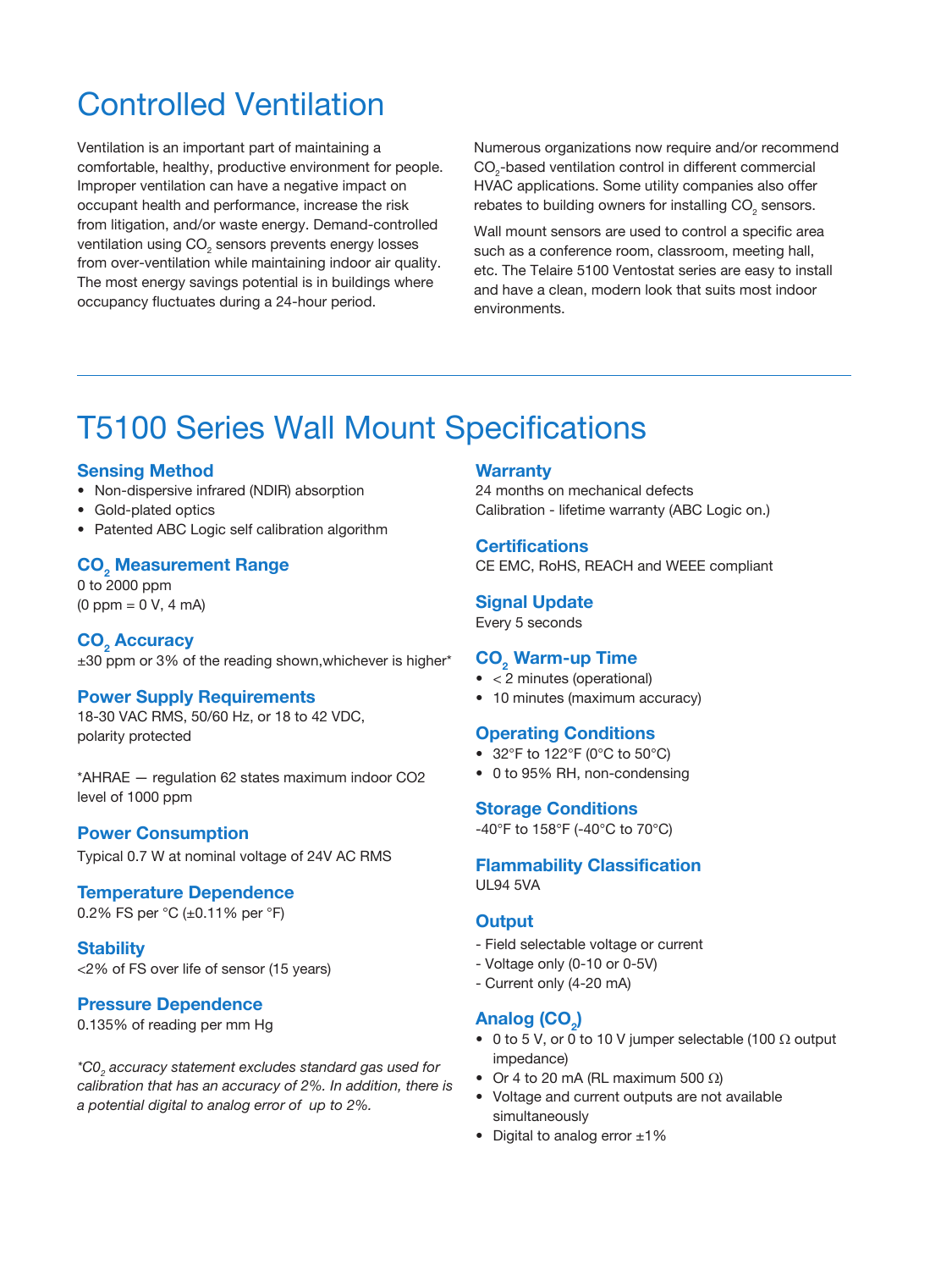#### **Sensor Accuracy & Field Calibration**

#### **CO2 ABC Logic Self Calibration**

T5100-LED sensors employ the patented ABC (Automatic Background Calibration) Logic self-calibration system. ABC Logic virtually eliminates the need for manual calibration in applications where the indoor CO<sub>2</sub> level drops to outside levels during unoccupied periods (e.g. during evening hours). ABC Logic is a special software routine in the sensor that remembers the background readings for 14 consecutive evenings, calculates if there is a sensor drift, and then corrects for it.

With ABC Logic enabled, the sensor will typically reach its operational accuracy after 25 hours of continuous operation at a condition that is exposed to ambient reference levels. Sensors will maintain accuracy specifications with ABC Logic enabled, given that it is at least three times in 14 days exposed to the reference value and this reference value is the lowest concentration to which the sensor is exposed.

*Note: Applies when used in typical indoor ambient air. Consult Telaire if other gases or corrosive agents are part of the application environment.*

#### **CO2 Calibration Guarantee**

Telaire is serious about minimizing maintenance, so each T5100 sensor comes with a lifetime calibration guarantee.





1.01 25.69

T5100 standard enclosure





**Accessories Enclosure Specifications**

#### **T1508 Aspiration Box for Duct Mounting**

The Model 1508 is designed for in-duct sampling of CO<sub>2</sub> concentrations at flow rates greater than 400 fpm. Clear cover allows for observation of the sensor. They will accommodate any of the T5100 series, and can be used for temperature and RH when fitted. Enclosure is screwed to the duct with probe inserted into air stream. Air sampling probe is 1-inch (25.4mm) diameter and 8-inch (203.2mm) long. Enclosure (ABS plastic) has knockouts for conduit connection. Note: Wiring penetrations must be sealed prior to use. CO $_{\textrm{\tiny{2}}}$  sensor not included.



T1508 Aspiration Box for Duct Mounting

#### **T1505 Splash Resistant Enclosure**

The Model 1505 is designed to protect the T5100 series in damp or wet environments as might occur in agricultural, industrial or food processing environments. This enclosure (ABS plastic) is designed to protect the sensor from dripping or sprayed water. Any wall mount model of the T5100 series sensor can be installed inside the enclosure. The transparent cover allows for viewing of the sensor/display. Four diffusion ports allow for entry of CO<sub>2</sub>. Knockouts are provided for conduit connection. Response time of the sensor is slowed to approximately 30 minutes to measure a 90% step change in concentrations. Enclosure is designed to screw directly to a wall. CO $_{\tiny 2}$  sensor not included.

T5100-EC smaller Euro enclosure